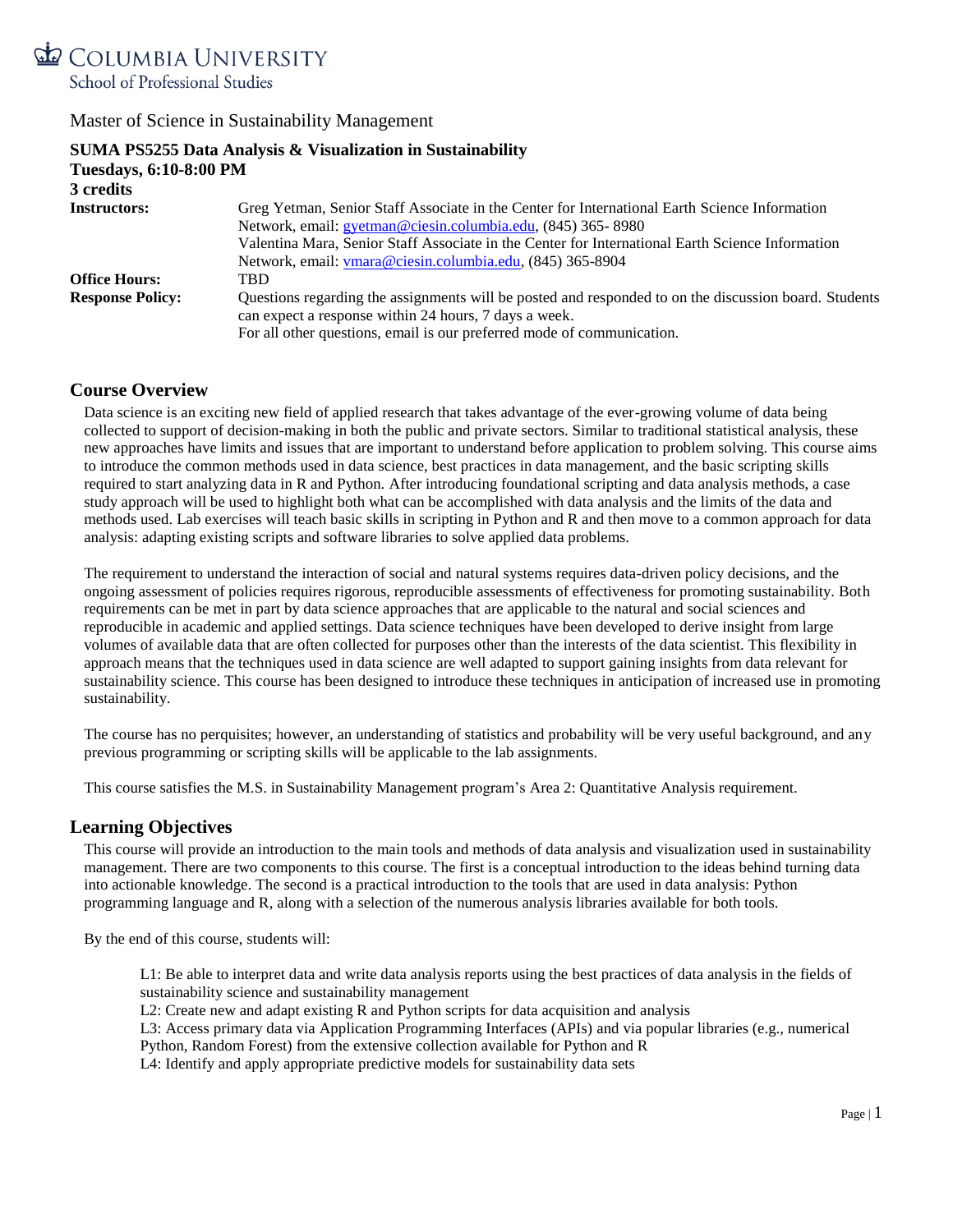

L5: Apply industry standard big data processing techniques, including neural networks and the Random Forest model, to address complex sustainability problems

# **Readings**

Abu Sharkh, M. and I. Gough (2010). Global Welfare Regimes. Global Social Policy 10(1): 27-58.

CADDIS – Analyzing data @ [http://cfpub.epa.gov/caddis/analytical\\_tools.cfm](http://cfpub.epa.gov/caddis/analytical_tools.cfm)

- Barnthouse, L. 2008. The strengths of the ecological risk assessment process: linking science to decision making. Integrated Environmental Assessment and Management. 4(3):299-305
- Cutter, S. L., Boruff, B. J. and Shirley, W. L. (2003), Social Vulnerability to Environmental Hazards\*. Social Science Quarterly, 84: 242–261. doi:10.1111/1540-6237.8402002
- Dilley, M., R. Chen, U. Deichmann, A. Lerner-Lam and M. Arnold. 2005. Natural disaster hotspots: a global risk analysis. Synthesis report. Center for Hazards and Risk Research, Columbia University. <http://sedac.ciesin.columbia.edu/hazards/hotspots/synthesisreport.pdf>
- Esty, D., M. Levy, T. Srebotnjak, A. de Sherbinin. 2005. 2005 Environmental Sustainability Index. New Haven: Yale Center for Environmental Law & Policy, and Palisades NY: Center for International Earth Science Information Network (CIESIN), Columbia University. (408 pages) http://www.yale.edu/esi/
- Gelman, A. and J. Hill. 2007. Data analysis using regression and multilevel/hierarchical models. New York, Cambridge University Press.
- Grus , [Joel. 2015.](https://www.goodreads.com/author/show/2966563.Joel_Grus) Data Science from Scratch: First Principles with Python 1st Edition, O'Reilly Media. ISBN 978-1491901-42-7
- Helsel, D.R. and R. M. Hirsch, 2002. Statistical Methods in Water Resources. *Techniques of Water Resources Investigations*, Book 4, chapter A3. U.S. Geological Survey. 522 pages.
- Hosmer, D. and S. Lemeshow. 2000. Applied logistic regression. 2nd. ed. Wiley.
- Hsu, A., D. Esty, M. Levy, and A. de Sherbinin. 2016. The 2016 Environmental Performance Index. New Haven, CT: Yale Center for Environmental Law and Policy.
- Rygel L, O'Sullivan D. and Yarnal, Brent 2006 A Method for Constructing a Social Vulnerability Index: An Application to Hurricane Storm Surges in a Developed Country Mitigation and Adaptation Strategies for Global Change. 11: 741–764 C Springer DOI: 10.1007/s11027-006-0265-6
- Venables, W. N., D. M. Smith and the R Core Team .2012. An Introduction to R, Notes on R: A Programming Environment for Data Analysis and Graphics, Version 2.15.2 (2012-10-26)", ISBN 3-900051-12-7

### **Resources**

Students will be expected to work on their own laptops (Mac, Windows, or Linux) using open source software components from the Conda package management system for Python (https://conda.io/docs/) and the open source RStudio development environment for R (https://www.rstudio.com/products/rstudio/).

### *Columbia University Library*

Columbia's extensive library system ranks in the top five academic libraries in the nation, with many of its services and resources available online: [http://library.columbia.edu/.](http://library.columbia.edu/)

### *SPS Academic Resources*

The Office of Student Affairs provides students with academic counseling and support services such as online tutoring and career coaching: [http://sps.columbia.edu/student-life-and-alumni-relations/academic-resources.](http://sps.columbia.edu/student-life-and-alumni-relations/academic-resources)

# **Course Requirements (Assignments)**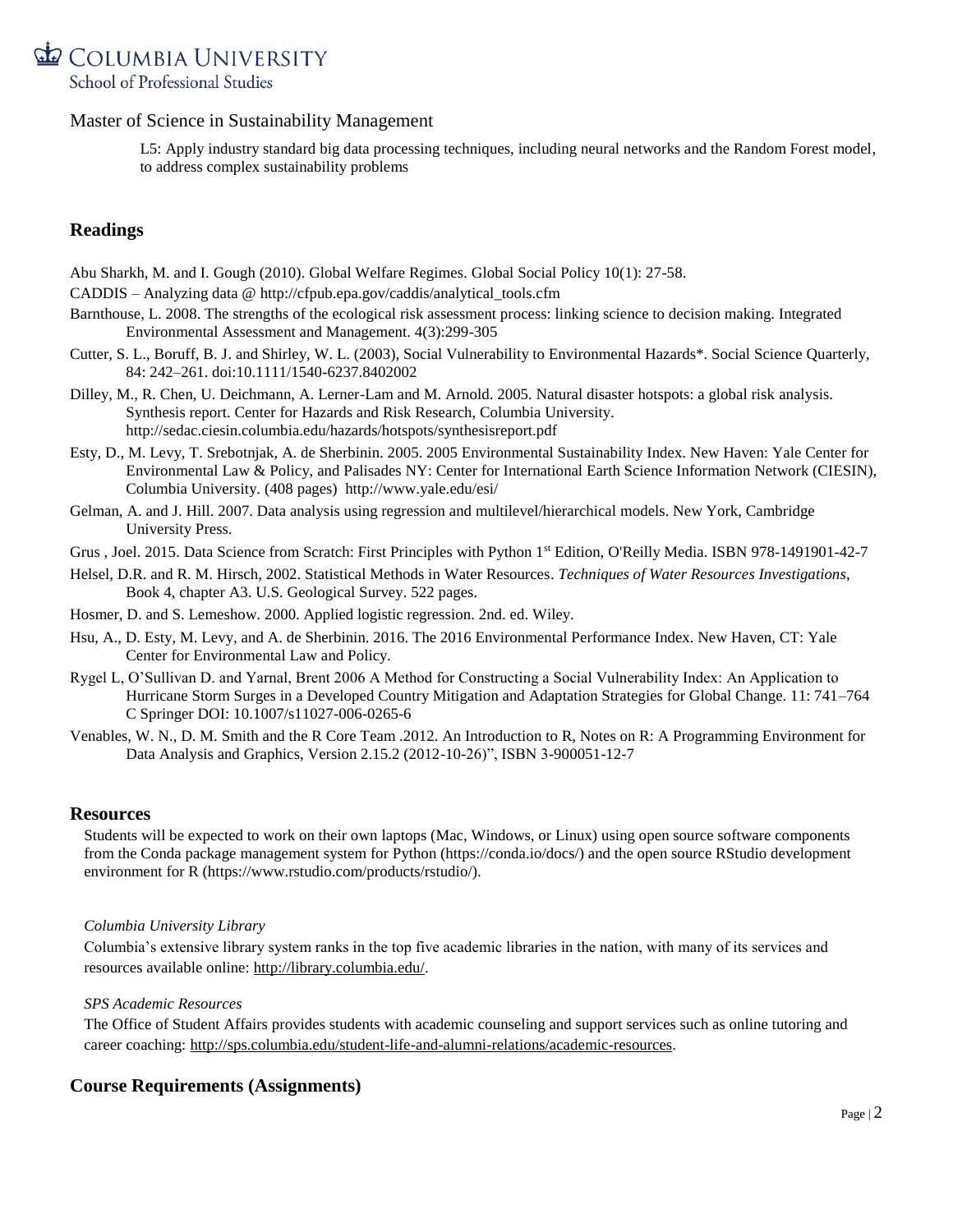

Students will be expected to work on their own laptops (Mac, Windows, or Linux) using open source software components from the Conda package management system for Python (https://conda.io/docs/) and the open source RStudio development environment for R (https://www.rstudio.com/products/rstudio/).

### **Getting Started with Python and R: (L1, L2)**

This is a demonstration sand ungraded exercise. This set of demonstrations and in-class student exercises will expose students to the Python and R development environments. The requirements and procedures for installing the software will also be covered.

In this assignment, students will:

- 1. Start the interactive command prompt and issue basic commands
- 2. Start an Integrated Development Environment, author, save and run a simple script
- 3. Generate basic output techniques (print statements, print formatting)
- 4. Use software libraries and import and use them to perform simple calculations

### **Individual Lab Assignments (L1, L2, L3, L4)**

Lab 1: Introduction to Python. Data types, syntax, functions. This lab will require the students to learn Python syntax so that they may create and run scripts, and perform simple debugging. The first part of the lab assignment will include step-by-step instructions that illustrate the use of variables of different types and Python Syntax. The second part of the assignment will require students to adapt an existing set of scripts that exhibit functional programming to implement new functions that meet the requirements of a specification for data processing. Sample input and output for testing the functions will be provided.

In this assignment, students will:

- 1. Differentiate between dynamically typed languages such as Python and static languages (e.g., Java).
- 2. Identify the basic and common data types in Python and their uses, including:
	- a. Strings, for display and qualitative data
	- b. Numeric data (integer, float), for statistical and mathematical operations
	- c. Tuples, for storing and manipulating data pairs
	- d. Lists, for storing strings or numeric data in an convenient structure for manipulation (combining lists and other data types, splitting)
	- e. Dictionaries, for lookup purposes
	- f. Sets, for fast access to unique values
- 3. Use basic Python syntax for constructing scripts, including:
	- a. Whitespace, case and how Python interprets them
		- b. The main method and order of flow
		- c. Conventions for variables, functions, classes
		- d. List comprehension
		- e. Sorting data types
- 4. Use and construct functions in Python by adapting simple examples—a power function and a Fibonacci sequence function—to create new functions that meet a requirement

### **Lab 2: R/ Exploratory data analysis**

In this assignment, students will: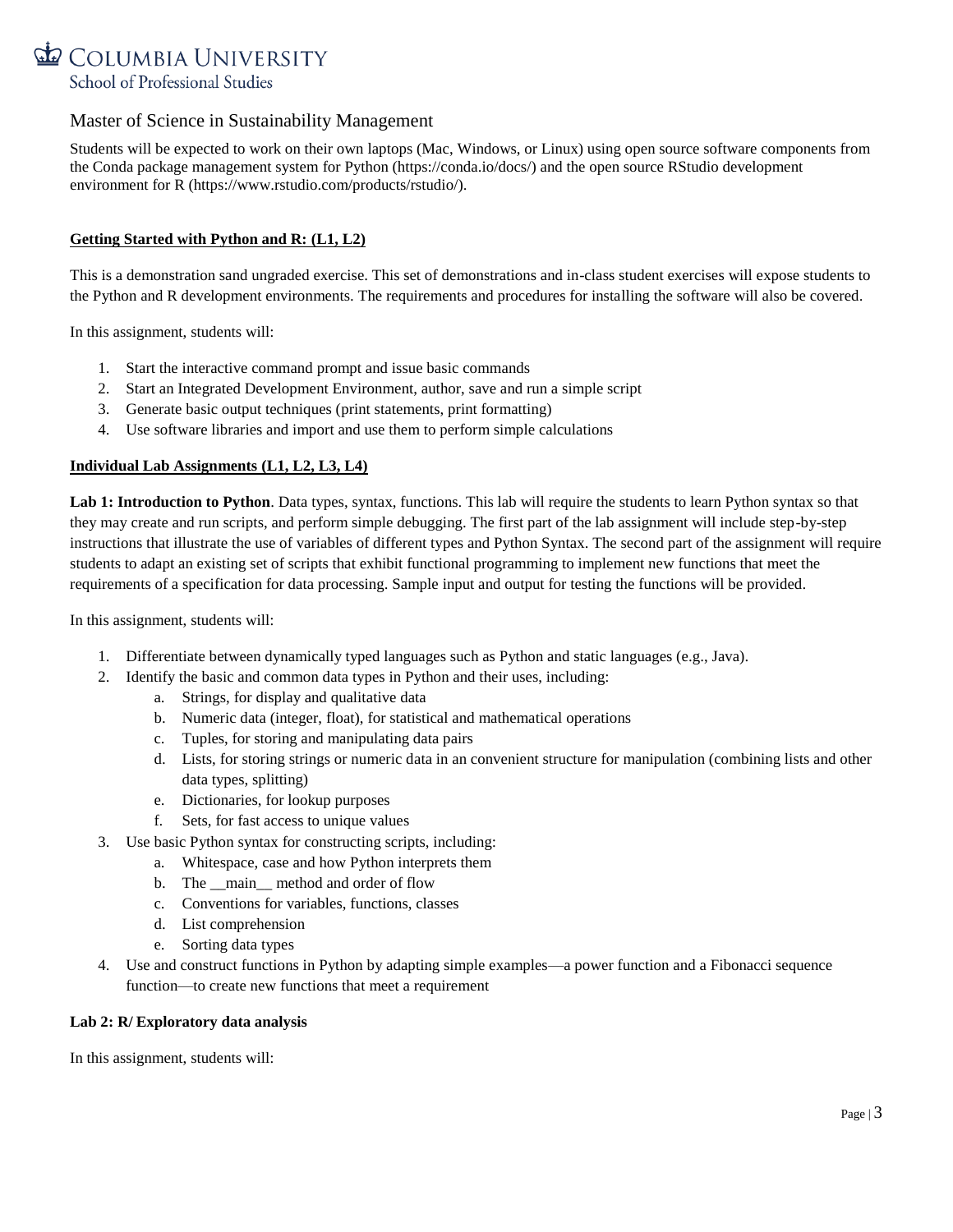

- 1. Set up the work: Introduction to R and R Studio windows.
- 2. Create short script. Write script preliminaries: clean the workspace, set up working directory
- 3. Read, write and save data in R
- 4. Create descriptive statistics
- 5. Generate graphs for continuous and categorical data

**Lab 3: Data Input/Output, Data Parsing, Accessing data via Web APIs**. This lab will provide instructions for writing a script to read in and parse sample text data that matches a search pattern and write a subset of the data out to a new file. A template script for accessing the Twitter API will be provided and students will need to adapt the script to access real-time data from the Twitter stream and analysis the data using a simple sentiment analysis, outputting the results to a new data file.

In this assignment, students will:

- 1. Read and parse text files (CSV data files, HTML documents)
- 2. Identify different options for handling incomplete or poorly formatted data during parsing
- 3. Apply technics for basic pattern matching (glob, string comparison)
- 4. Apply techniques for outputting data to text files such as CSV and Excel spreadsheets
- 5. Adapt an existing script for accessing a web API such as Twitter to acquire and read live data to accomplish the following:
	- i. Update authentication information to use proper credentials
	- ii. Modify criteria for selecting Tweets to process and store
	- iii. Using API documentation, modify elements of selected Tweets that are stored/processed
	- iv. Summarize the results of a simple sentiment analysis

### **Lab 4: R/ Cluster analysis with randomly generated data &Cluster analysis literature review**

In this assignment, students will:

- 1. Test relationship between categorical and continuous variables
- 2. Conduct cluster analysis using two methods: hierarchical and k means
- 3. Visually represent cluster analysis

Lab 5: Data acquisition and exploration II. This lab will require students to derive statistics and create graphics of the data suitable for inclusion in a report. The students will have to show the ability to interpret the data by answering questions based on the statistics and graphics. Part of the interpretation will be the usefulness of the data for statistical inference. Students will select different sets of U.S. census data to use in the exercise based on guidelines provided in the lab.

In this assignment, students will:

- 1. Perform exploratory data analysis through the use of Python libraries for statistical analysis using sample data. Characterize data by deriving descriptive measures, including:
	- a. Basic parametric statistics (min, mean, max, standard deviation)
	- b. Interquartile range, skewness and kurtosis
	- c. Central tendency (spatial measure from a collection of 2D points)
- 2. Generate charts and plots appropriate for the data and statistical measures, including
	- a. Bar charts
	- b. Scatter plots
	- c. Line graphs
	- d. 2D map plot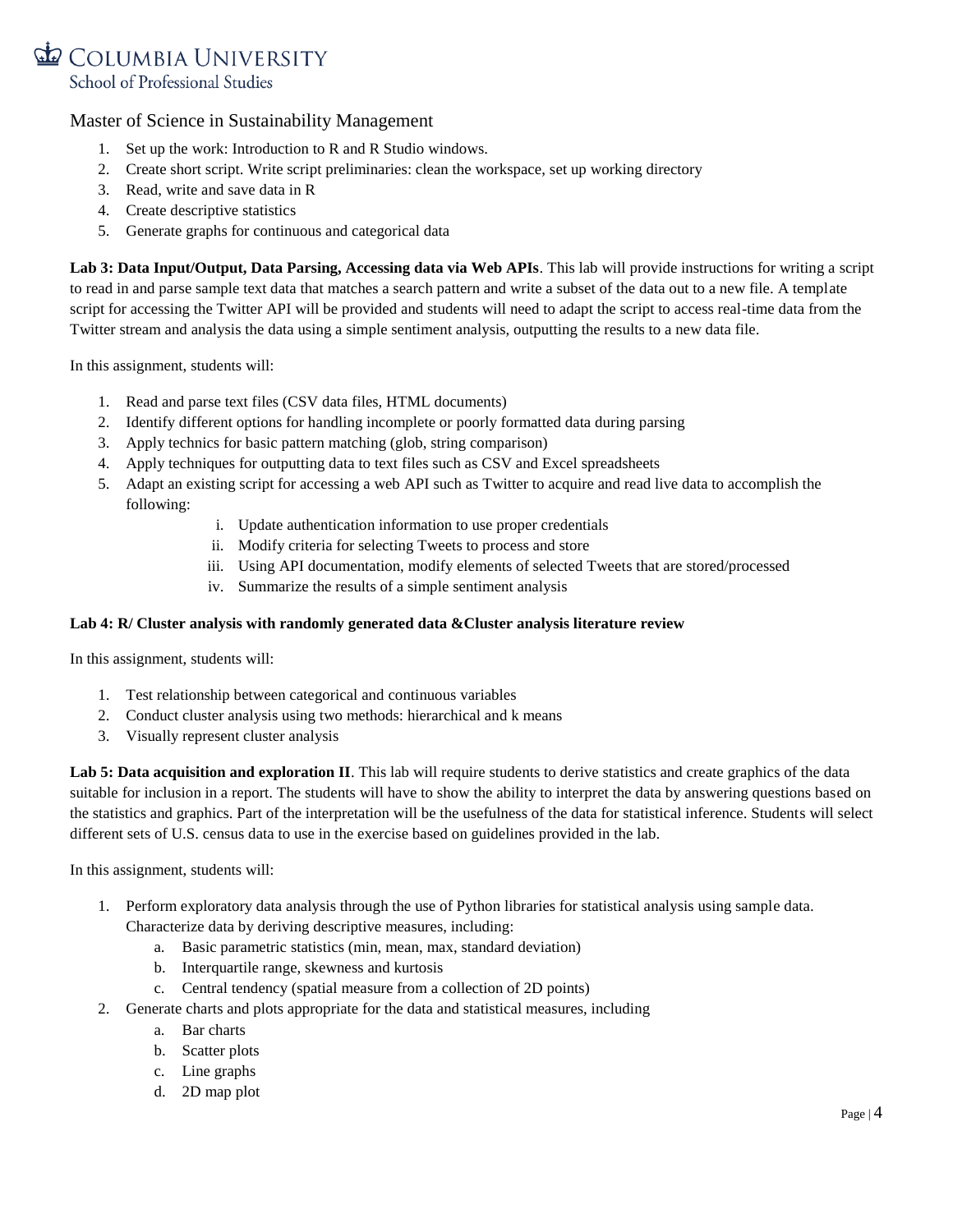# COLUMBIA UNIVERSITY School of Professional Studies

# Master of Science in Sustainability Management

## **Lab 6: R/ Principal Component Analysis**

In this assignment, students will:

- 1. Perform Principal Component Analysis
- 2. Create Social Vulnerability Index using the PCA
	- a. Collect data from Census
	- b. Standardize variables
	- c. Clean data based on descriptive statistics
	- d. Normalize the input variables by calculating z-scores (mean  $=0$ , standard deviation  $=1$ )
	- e. Calculate Principal Component Analysis (PCA), and retaining the most important components
	- f. Examine the correlations between the input variables and retained components, to determine what characteristic are being represented in each dimension
	- g. Examine the direction of components, so that the higher positive values represent high vulnerability
	- h. Generate scores for each retained dimensions
	- i. Calculate Social Vulnerability Index by summing the most important dimensions' scores
	- j. Calculate Weighted Social Vulnerability Index by multiplying the eigenvalues
	- k. Categorize distribution into deciles, and rank the block groups
	- l. Map the index

**Python Lab 7: Data Analysis, Calculating natural hazard risk**. This lab will require to students to calculate probabilities of recurrence of natural disasters using sample data on past events, including measures of confidence for the prediction. A sample data set, such as earthquakes greater than a certain magnitude or precipitation anomalies based on a standardized precipitation index, will be provided for use in determining the probability of a threshold being exceeded in a given time period. Using the probability surface derived in the first part of the lab with exposure and vulnerability data provided, the students will develop a relative risk measure for different regions.

In this assignment, students will:

- 1. Develop probabilities based on past events
- 2. Assess exposure and vulnerability from publicly available data
- 3. Normalize different data measures (exposure and vulnerability) to dimensionless index values for comparison
- 4. Calculate relative risk for different regions (comparing risk across populations)

### **Lab 8: R/ Disasters and Developments**

In this assignment, students will:

- 1. Perform Ordinary Least Squares (OLS) Linear Regression
- 2. Review of linear regression with R, and interpret the regression output
- 3. Interpret coefficient of categorical independent variables
- 4. Interpret coefficients as function of variable transformation
- 5. Perform Regression diagnostic and interpret the results

**Python Lab 9: Data Analysis II, predicting the distribution of human population**. This lab will require the students to use existing data on population and its spatial covariates (elevation, land cover, water bodies, etc.) to calculate a prediction surface of human population distribution using the Random Forests model. The lab submission will include a plot of the surface and its standard deviation, along with answers to questions that will guide the student towards interpreting the variations in standard deviation. The second part of the lab will use a convolutional neural network and supplied sample data to extract features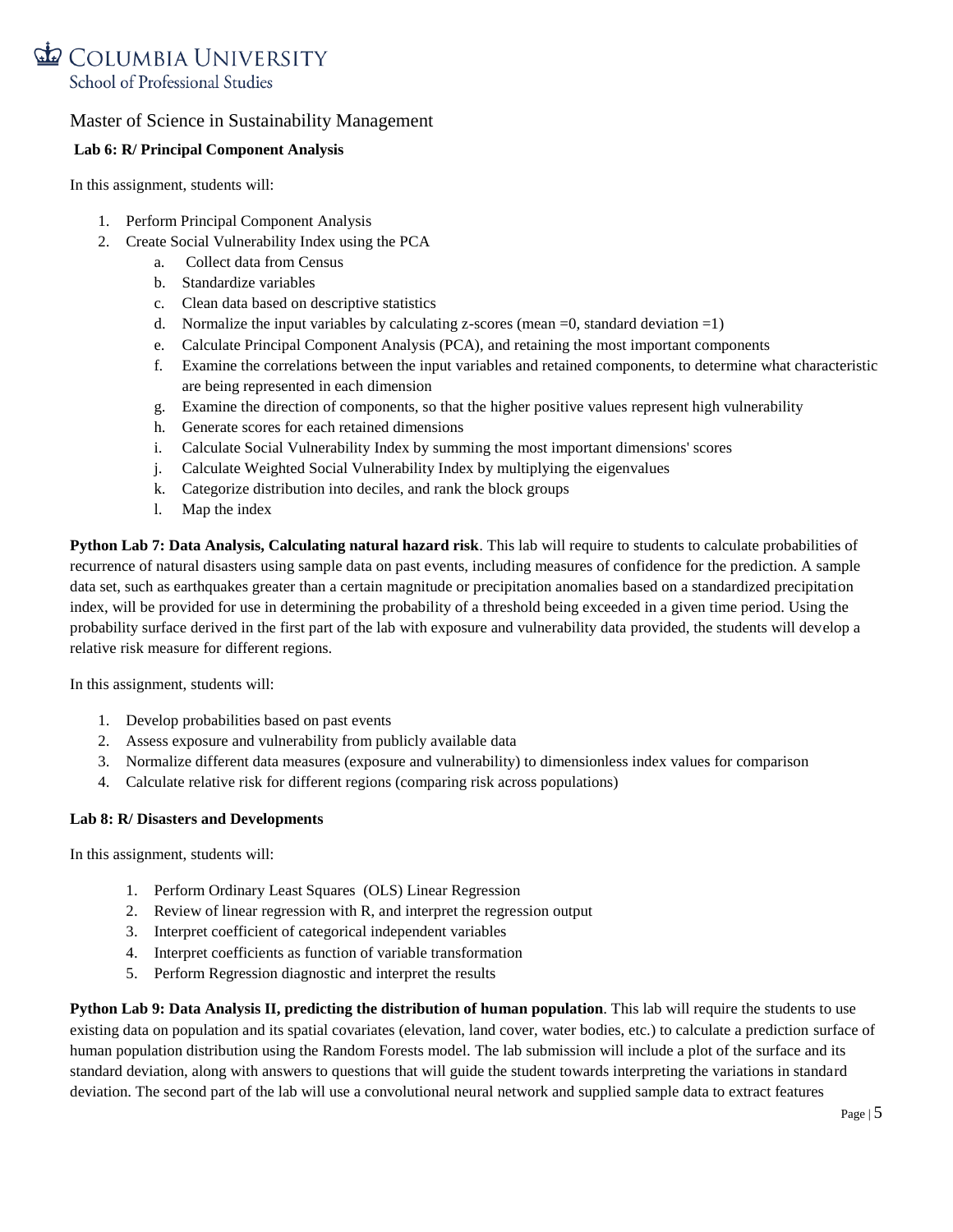

(buildings) from remotely sensed imagery. A sample script implementing a neural network will be provided with suggestions on how to adapt it to the imagery and training data provided with the lab. The students will be submit the modified code, buildings identified from the imagery, and accuracy measures of the classification.

In this assignment, students will:

- 1. Implement the Random Forests statistical mode
- 2. Interpret the output of the Random Forests model, including measures of variability in the prediction
- 3. Gain a basic understanding of convolutional neural networks for extracting features from imagery
- 4. Run a convolution neural network using the Python Multiprocessing module (parallel data processing)
- 5. Perform an accuracy assessment of classified data based on training sets (precision/recall and overall accuracy)

### **Lab 10: R/ 1Overview of logistic regression**

In this assignment, students will:

- 1. Review logistic regression with R, and interpret the regression output
- 2. Transform odds ratios to probabilities
- 3. Perform Regression
- 4. Perform regression diagnostic and interpretation of the results

### **Midterm Examination (L1, L2, L3, L4)**

The midterm exam will consist of an in-class written lab assignment with additional short answer essay questions. Prompts will require students to demonstrate an understanding of analysis concepts, and use R and Python software. Students will be required to:

### Python:

- 1. Identify basic and common data types in Python and their uses
- 2. Use basic Python syntax for constructing scripts,
- 3. Parse text files (CSV data files, HTML documents)
- 4. Perform data analysis through the use of Python libraries for statistical analysis using sample data
- 5. Generate charts and plots appropriate for the data and statistical measures

R:

- 6. Create short R script
- 7. Perform cluster analysis
- 8. Construct visual analysis of cluster analysis

### **Final Examination (L4, L5)**

The final exam will consist of practical applied exercises that will assess the ability to use the theory and software taught throughout the course to solve environmental data analysis problems. Students will be given a The final exam will be a take-home test distributed at the conclusion of the final class session on April 24, 2018. The final exam is due in Canvas by 11:59 PM on May 1, 2018.

Examples of the typed of applied exercises students will be expected to complete in the final exam include: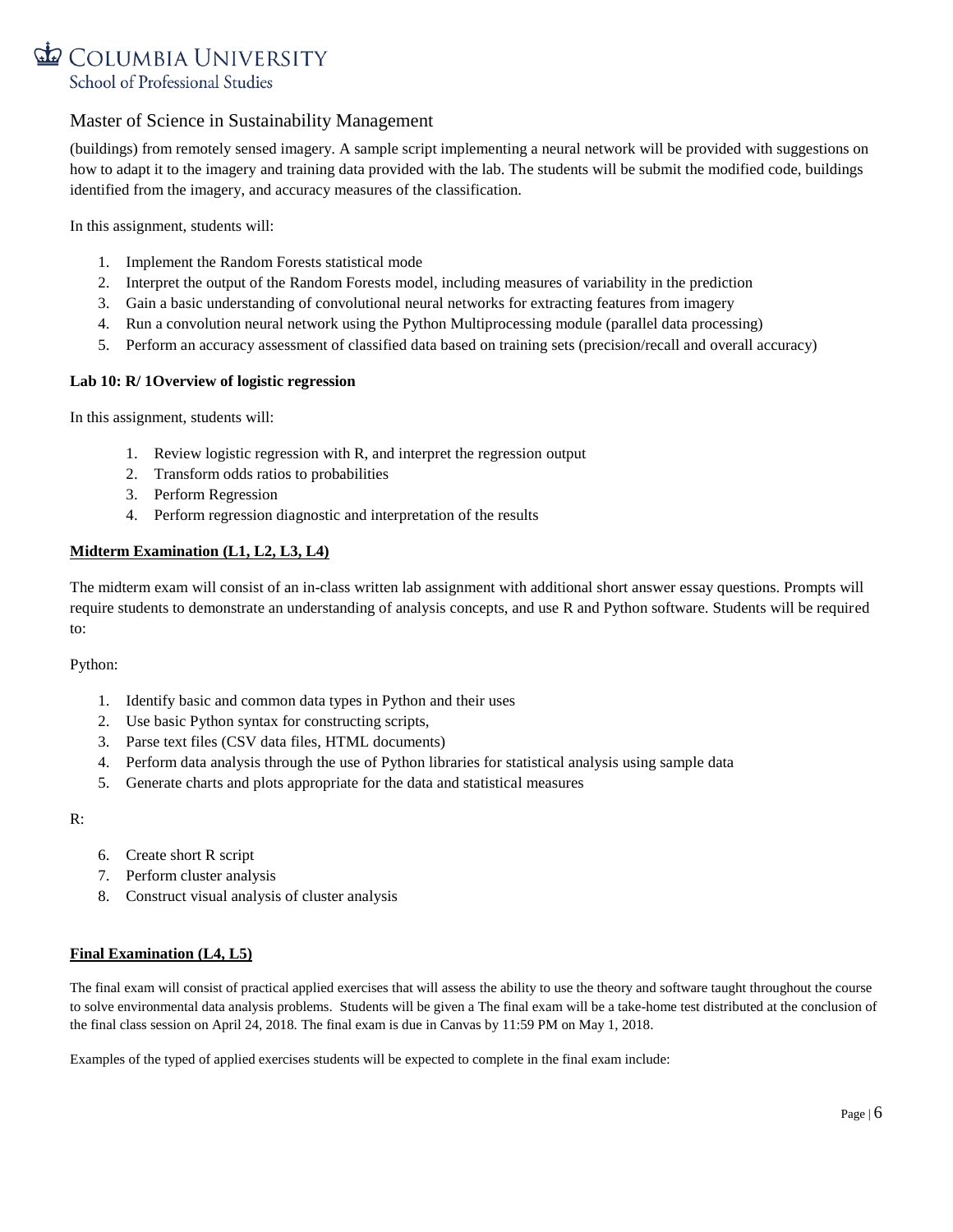

- Calculate probabilities of recurrence of natural disasters using sample data on past events, including measures of confidence for the prediction.
- Use existing data on population and its spatial covariates (elevation, land cover, water bodies, etc.) to calculate a prediction surface of human population distribution using the Random Forests model

# **Evaluation/Grading**

Final course grades will be assigned by the lecturer. The grade break-down is as follows:

- $\triangleright$  Attendance and Participation 10% of final grade
- $\triangleright$  Practical Lab Assignments 40% of final grade
- $\triangleright$  Midterm Exam 20%
- $\triangleright$  Final Exam 30%

The details for evaluation and grading of each of these assignments:

### *Participation*

Attendance alone does not count towards your participation grade. Class participation is important and you may also gain participation credit by participating on the discussion forum where you can reflect on the assigned readings each week. Participation will be graded on a scale of 0-100.

### *Practical Lab Assignments*

There will be an accompanying hands-on based laboratory section for each of our analysis topics. The labs are submitted electronically via Canvas. If multiple files are to be submitted, create a separate folder with the number of the lab you are submitted the work for. Each lab will be weighted equally for the final course grade. Each lab assignment will be graded on a scale of 0-100.

### *Midterm Exam*

The midterm exam will consist an in-class written exam with short answers to demonstrate your understanding of analysis concepts, and basic exercises to demonstrate your understanding of R and Python software. The midterm exam will be graded on a scale of 0-100.

### *Final Exam*

The final exam will consist of practical applied exercises that will assess your ability to use the theory and software taught throughout the course to solve environmental data analysis problems. The final exam will be a take-home test distributed at the conclusion of the final class session on April 24, 2018. The final exam is due in Canvas by 11:59 PM on May 1, 2018. The final exam will be graded on a scale of 0-100.

### **FINAL GRADING SCALE**

| Grade        | Percentage    |
|--------------|---------------|
| $A+$         | 98-100 % (for |
|              | Extraordinary |
|              | work)         |
| $\mathbf{A}$ | 93-97.9 %     |
| $\mathbf{A}$ | $90 - 92.9%$  |
| $B+$         | 87-89.9%      |
| B            | 83–86.9 %     |
| B-           | $80 - 82.9$ % |
|              | 77-79.9%      |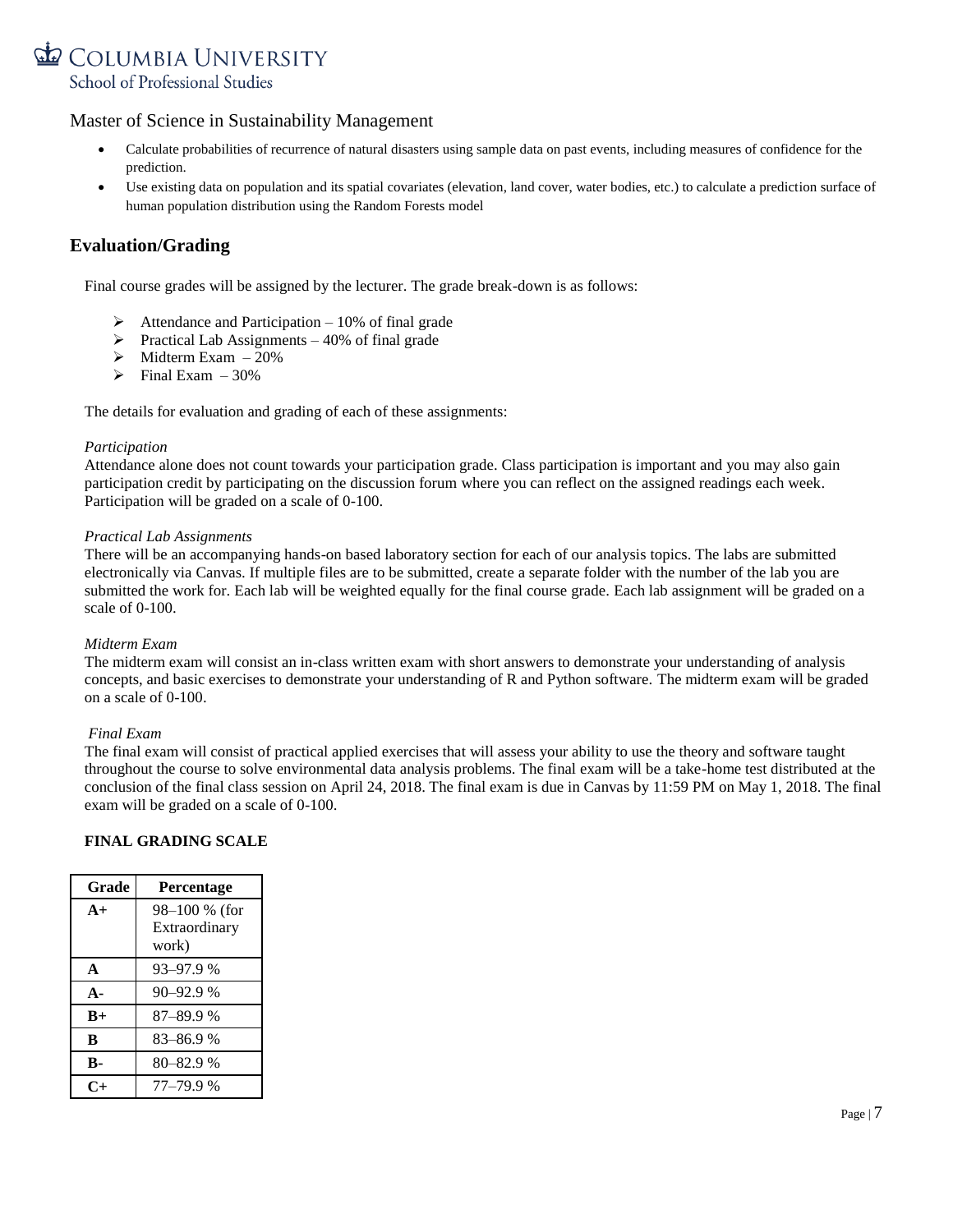# COLUMBIA UNIVERSITY School of Professional Studies

# Master of Science in Sustainability Management

| C              | 73–76.9 %    | <b>ASSIGNMENT</b>                | % Weight |
|----------------|--------------|----------------------------------|----------|
| $\mathbf{C}$ - | $70 - 72.9%$ |                                  |          |
| D              | 60–69.9 %    | Participation                    | 10%      |
| F              | 59.9% and    | <b>Practical Lab Assignments</b> | 40%      |
| below          |              | Midterm Exam                     | 20%      |
|                |              | Final Exam                       | 30%      |

# **Course Policies**

**C-** 70–72.9 %

### *Participation and Attendance*

You are expected to complete all assigned readings, attend all class sessions, and engage with others in online discussions. Please arrive for class on time, attend all classes, and to stay until the end of class. If you need to miss a class or leave early for any reason, please discuss the absence with the instructors.

### *Late work*

Work that is not submitted on the due date noted in the course syllabus without advance notice and permission from the instructor will be graded down 10% of its point value for each day it is late (e.g., from a maximum of 10 points to a maximum of 9 for work that is one day late).

### *Citation & Submission*

All labs should be submitted via Canvas (not via email). Any data sources used beyond those provided should be cited by method of access (URL/API name) and date/time the data were retrieved.

# **School Policies**

### *Copyright Policy*

Please note—Due to copyright restrictions, online access to this material is limited to instructors and students currently registered for this course. Please be advised that by clicking the link to the electronic materials in this course, you have read and accept the following:

The copyright law of the United States (Title 17, United States Code) governs the making of photocopies or other reproductions of copyrighted materials. Under certain conditions specified in the law, libraries and archives are authorized to furnish a photocopy or other reproduction. One of these specified conditions is that the photocopy or reproduction is not to be "used for any purpose other than private study, scholarship, or research." If a user makes a request for, or later uses, a photocopy or reproduction for purposes in excess of "fair use," that user may be liable for copyright infringement.

### *Academic Integrity*

Columbia University expects its students to act with honesty and propriety at all times and to respect the rights of others. It is fundamental University policy that academic dishonesty in any guise or personal conduct of any sort that disrupts the life of the University or denigrates or endangers members of the University community is unacceptable and will be dealt with severely. It is essential to the academic integrity and vitality of this community that individuals do their own work and properly acknowledge the circumstances, ideas, sources, and assistance upon which that work is based. Academic honesty in class assignments and exams is expected of all students at all times.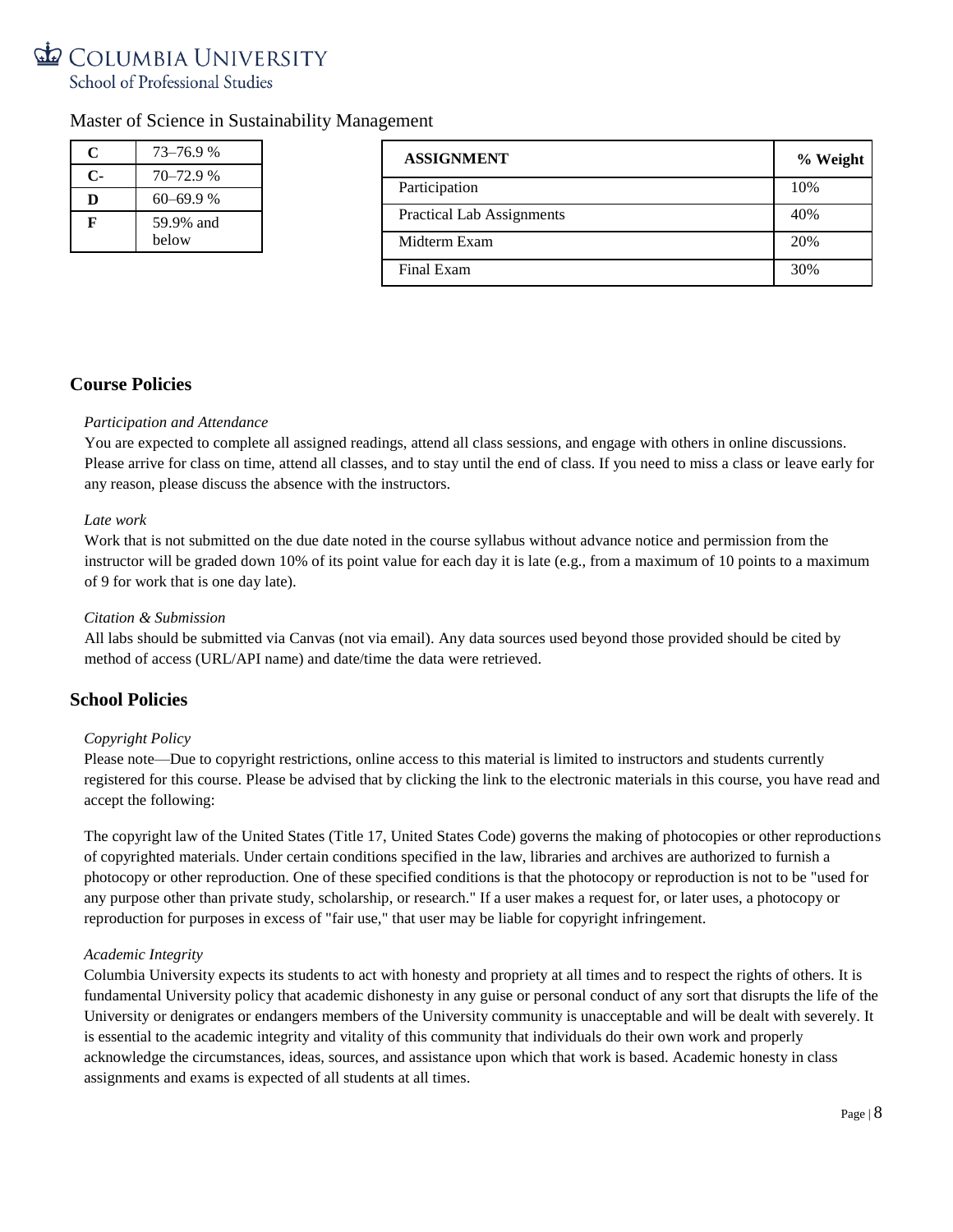

SPS holds each member of its community responsible for understanding and abiding by the SPS Academic Integrity and Community Standards posted at [http://sps.columbia.edu/student-life-and-alumni-relations/academic-integrity-and-community](http://sps.columbia.edu/student-life-and-alumni-relations/academic-integrity-and-community-standards)[standards.](http://sps.columbia.edu/student-life-and-alumni-relations/academic-integrity-and-community-standards) You are required to read these standards within the first few days of class. Ignorance of the School's policy concerning academic dishonesty shall not be a defense in any disciplinary proceedings.

### *Accessibility*

Columbia is committed to providing equal access to qualified students with documented disabilities. A student's disability status and reasonable accommodations are individually determined based upon disability documentation and related information gathered through the intake process. For more information regarding this service, please visit the University's Health Services website: [http://health.columbia.edu/services/ods/support.](http://health.columbia.edu/services/ods/support)

# **Course Schedule/Course Calendar**

| Class # and<br>Date | <b>Lecture Topics</b>                                                                                                              | <b>Readings (Completed by)</b>                                                                                                                                                                                                                                        | <b>Assignment</b> (Due<br>on this Day)             |
|---------------------|------------------------------------------------------------------------------------------------------------------------------------|-----------------------------------------------------------------------------------------------------------------------------------------------------------------------------------------------------------------------------------------------------------------------|----------------------------------------------------|
| $1 - 01/16/2018$    | Introduction and overview to<br>data analysis and visualization<br>in sustainability<br>- Class Outline<br>- Case studies          | Grus, Joel. 2015. Data Science from Scratch:<br>$\bullet$<br>First Principles with Python 1st Edition,<br>O'Reilly Media. ISBN 978-1491901-42-7.<br>Preface, pp i-xvi Chapter 1, Introduction, pp 1-<br>13                                                            |                                                    |
| $2 - 01/23/2018$    | <b>Introduction to Python</b><br>- Data types<br>- Syntax<br>- Methods/functional<br>programming                                   | Grus, Joel. 2015. Data Science from Scratch:<br>$\bullet$<br>First Principles with Python 1st Edition,<br>O'Reilly Media. ISBN 978-1491901-42-7.<br>Chapter 2, a Crash Course in Python, pp 15-36                                                                     | Getting started<br>with Python and<br>$\mathbb{R}$ |
|                     | <b>Introduction and Exploratory</b><br>data analysis (EDA) using R<br>- Data summaries<br>- Crosstabulation<br>- Graphical display | Venables, W. N., D. M. Smith and the R Core<br>$\bullet$<br>Team .2012. An Introduction to R, Notes on R:<br>A Programming Environment for Data Analysis<br>and Graphics, Version 2.15.2 (2012-10-26)",<br>ISBN 3-900051-12-7 Chapters 8, 9, 12, pp 49-<br>60, 89-106 | Lab $1$ :<br>Introduction to<br>Python             |
| $3 - 01/30/2018$    |                                                                                                                                    | Helsel, D.R. and R. M. Hirsch, 2002. Statistical<br>$\bullet$<br>Methods in Water Resources. Techniques of<br>Water Resources Investigations, Book 4,<br>chapter A3. U.S. Geological Survey Chapter 1<br>& 2, pp 1-60.                                                |                                                    |
|                     |                                                                                                                                    | CADDIS - Analyzing data @<br>$\bullet$<br>http://cfpub.epa.gov/caddis/analytical_tools.cfm                                                                                                                                                                            |                                                    |
|                     |                                                                                                                                    | Barnthouse, L. 2008. The strengths of the<br>$\bullet$<br>ecological risk assessment process: linking<br>science to decision making. Integrated<br>Environmental Assessment and Management.                                                                           |                                                    |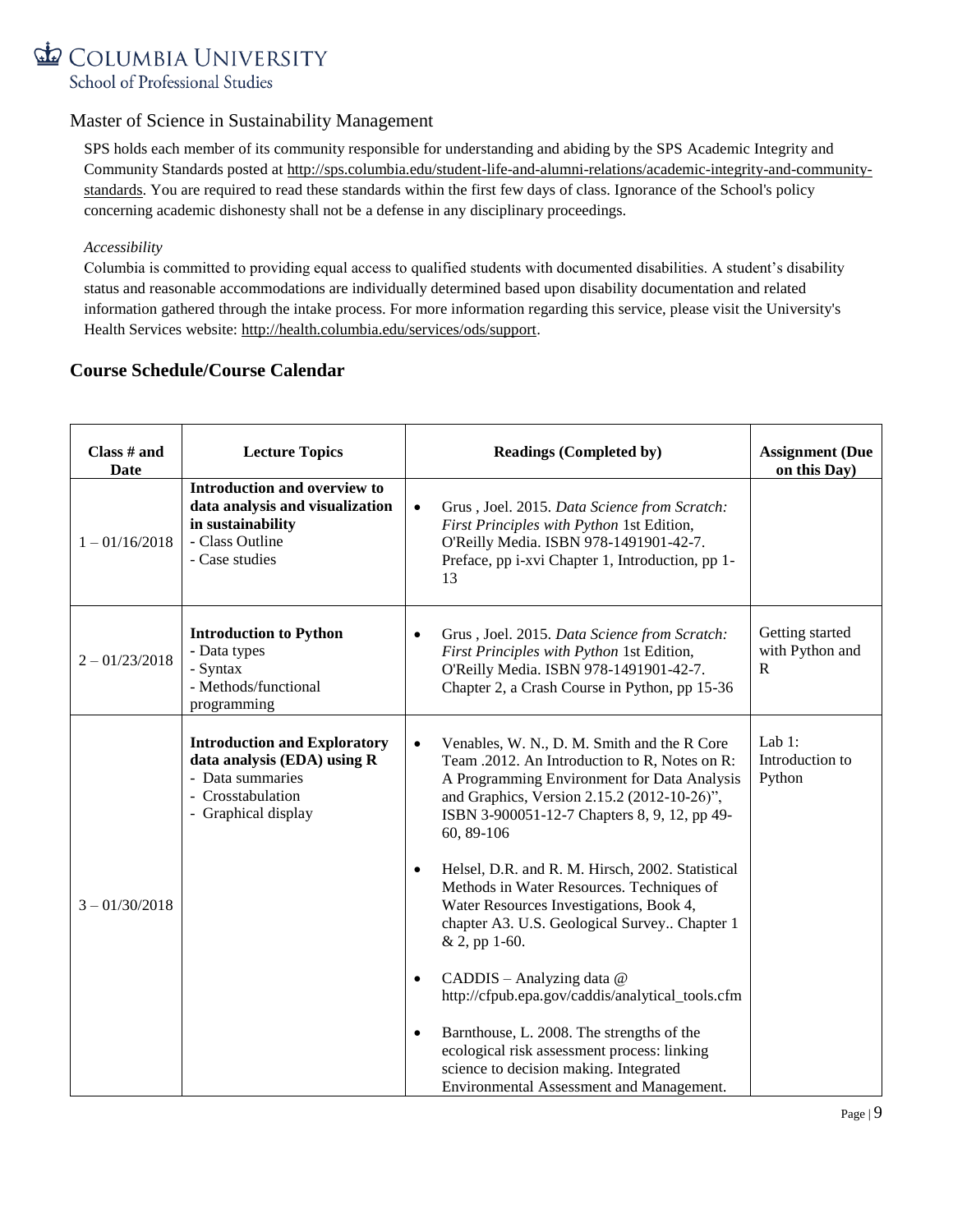

|                  |                                                                                                                                                                                                |                        | 4(3):299-305                                                                                                                                                                                                                                                                                                                                                                                                                                                                                           |                                                                                  |
|------------------|------------------------------------------------------------------------------------------------------------------------------------------------------------------------------------------------|------------------------|--------------------------------------------------------------------------------------------------------------------------------------------------------------------------------------------------------------------------------------------------------------------------------------------------------------------------------------------------------------------------------------------------------------------------------------------------------------------------------------------------------|----------------------------------------------------------------------------------|
| $4 - 02/06/2018$ | <b>Python: Data acquisition and</b><br>exploration<br>- File input/output<br>- Web APIs: tapping the Twitter<br>stream                                                                         | $\bullet$              | Grus, Joel. 2015. Data Science from Scratch:<br>First Principles with Python 1st Edition,<br>O'Reilly Media. ISBN 978-1491901-42-7.<br>Chapter 3, Visualizing Data, pp 37-47, Chapter<br>9, Getting Data, pp 103-120                                                                                                                                                                                                                                                                                   | Lab $2$ :<br>Exploratory data<br>analysis                                        |
| $5 - 02/13/2018$ | Multivariate analysis using R I<br>- Introduction and basic concepts<br>- k-means cluster analysis<br>- hierarchical cluster analysis                                                          | $\bullet$              | Abu Sharkh, M. and I. Gough (2010). Global<br>Welfare Regimes. Global Social Policy 10(1):<br>27-58.                                                                                                                                                                                                                                                                                                                                                                                                   | Lab 3: Data<br>Input/Output,<br>Data Parsing,<br>Accessing data<br>via Web APIs. |
| $6 - 02/20/2018$ | <b>Python: Data acquisition and</b><br>exploration II<br>- Visualizing data<br>- Exploratory data analysis:<br>characterizing populations with<br>census and survey data                       | $\bullet$              | Grus, Joel. 2015. Data Science from Scratch:<br>First Principles with Python 1st Edition,<br>O'Reilly Media. ISBN 978-1491901-42-7,<br>Chapter 5, Statistics, pp 48-58, Chapter 10,<br>Working with data, pp 121-140                                                                                                                                                                                                                                                                                   | Lab 4: Cluster<br>analysis                                                       |
| $7 - 02/27/2018$ | <b>Multivariate Analysis using R</b><br>$\Pi$<br>- Principal Component Analysis<br>- Calculation of Social<br>Vulnerability                                                                    | $\bullet$<br>$\bullet$ | Cutter, S. L., Boruff, B. J. and Shirley, W. L.<br>(2003), Social Vulnerability to Environmental<br>Hazards*. Social Science Quarterly, 84: 242-<br>261. doi:10.1111/1540-6237.8402002<br>Rygel L, O'Sullivan D. and Yarnal, Brent 2006<br>A Method for Constructing a Social<br>Vulnerability Index: An Application to<br>Hurricane Storm Surges in a Developed<br><b>Country Mitigation and Adaptation Strategies</b><br>for Global Change. 11: 741-764 C Springer<br>DOI: 10.1007/s11027-006-0265-6 | Lab 5: Data<br>acquisition and<br>exploration II                                 |
| $8 - 03/06/2018$ | <b>MIDTERM EXAM</b>                                                                                                                                                                            |                        |                                                                                                                                                                                                                                                                                                                                                                                                                                                                                                        |                                                                                  |
| 03/13/2018       | <b>SPRING BREAK</b>                                                                                                                                                                            |                        |                                                                                                                                                                                                                                                                                                                                                                                                                                                                                                        |                                                                                  |
| $9 - 03/20/2018$ | <b>Python: Data Analysis,</b><br>Calculating natural hazard risk<br>- Developing probabilities based<br>on past events<br>- Assessing exposure and simple<br>vulnerability factors with public | $\bullet$              | Grus, Joel. 2015. Data Science from Scratch:<br>First Principles with Python 1st Edition,<br>O'Reilly Media. ISBN 978-1491901-42-7.<br>Chapter 6, Probability, pp 69-80. Chapter 7,<br>Hypothesis and Inference, pp 81-92                                                                                                                                                                                                                                                                              | Lab $6$ :<br>Introduction to<br>Principal<br>Component<br>Analysis               |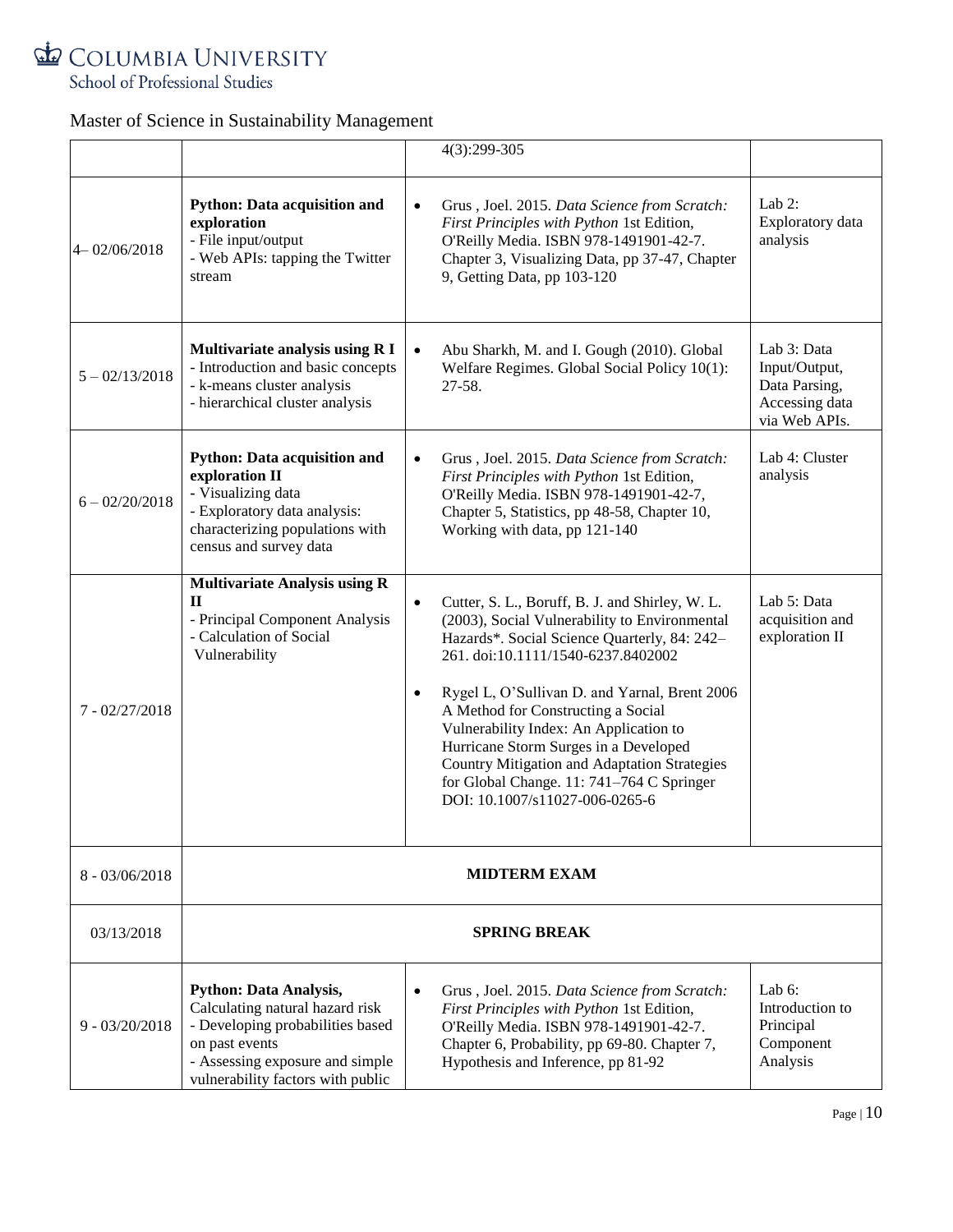

|                      | data<br>- Calculating risk and estimating<br>disaster impacts                                                                                                                                                               |                                                                                                                                                                                                                                                                                                                                                                                                                                                                                                                                   |                                                                                          |
|----------------------|-----------------------------------------------------------------------------------------------------------------------------------------------------------------------------------------------------------------------------|-----------------------------------------------------------------------------------------------------------------------------------------------------------------------------------------------------------------------------------------------------------------------------------------------------------------------------------------------------------------------------------------------------------------------------------------------------------------------------------------------------------------------------------|------------------------------------------------------------------------------------------|
| $10 -$<br>03/27/2018 | Guest lecture - developing<br>environmental sustainability<br>indicators (Marc Levy or<br><b>Alex De Sherbinin)</b>                                                                                                         | Hsu, A., D. Esty, M. Levy, and A. de Sherbinin.<br>$\bullet$<br>2016. The 2016 Environmental Performance<br>Index. New Haven, CT: Yale Center for<br>Environmental Law and Policy.<br>Esty, D., M. Levy, T. Srebotnjak, A. de<br>$\bullet$<br>Sherbinin. 2005. 2005 Environmental<br>Sustainability Index. New Haven: Yale Center<br>for Environmental Law & Policy, and Palisades<br>NY: Center for International Earth Science<br>Information Network (CIESIN), Columbia<br>University. (408 pages)<br>http://www.yale.edu/esi/ | Lab 7: Data<br>Analysis,<br>Calculating<br>natural hazard<br>risk                        |
| $11 -$<br>04/03/2018 | <b>Regression techniques using R</b><br>$-OLS$<br>- Interpretation of regression<br>outputs<br>- Regression diagnostic                                                                                                      | Gelman, A. and J. Hill. 2007. Data analysis<br>$\bullet$<br>using regression and multilevel/hierarchical<br>models. New York, Cambridge University<br>Press. Chapter 3 & 4, pp 31-74                                                                                                                                                                                                                                                                                                                                              |                                                                                          |
| $12 -$<br>04/10/2018 | Python: Data Analysis II,<br>Predicting the distribution of<br>human population<br>- Prediction of population based<br>on covariate data with Random<br>Forests<br>- Using computer vision<br>techniques to map settlements | Grus, Joel. 2015. Data Science from Scratch:<br>First Principles with Python 1st Edition,<br>O'Reilly Media. ISBN 978-1491901-42-7.<br>Chapter 11, Machine Learning, pp 141-150,<br>Chapter 17, Decision Trees 201-212                                                                                                                                                                                                                                                                                                            | Lab 8: Disasters<br>and<br>Development                                                   |
| $13 -$<br>04/17/2017 | <b>Logistic Regression with R</b><br>- Odds ratio and probabilities<br>- Interpretation of regression<br>outputs<br>- Regression diagnostic<br>- Interaction effects                                                        | Hosmer, D. and S. Lemeshow. 2000. Applied<br>logistic regression. 2nd. ed. Wiley. Chapters 1-<br>3, pp 1-88.<br>Gelman, A. and J. Hill. 2007. Data analysis<br>$\bullet$<br>using regression and multilevel/hierarchical<br>models. New York, Cambridge University<br>Press. Chapter 5, pp 79-105                                                                                                                                                                                                                                 | Lab 9: Data<br>Analysis II,<br>predicting the<br>distribution of<br>human<br>population. |
| $14 -$<br>04/24/2017 | <b>Course Conclusion</b><br>-Final Exam Distributed                                                                                                                                                                         |                                                                                                                                                                                                                                                                                                                                                                                                                                                                                                                                   | Lab 10: Logistic<br>regression                                                           |
| 05/01/2018           | <b>Final Exam</b>                                                                                                                                                                                                           |                                                                                                                                                                                                                                                                                                                                                                                                                                                                                                                                   | Final Exam due at<br>11:59 PM                                                            |

Page | 11